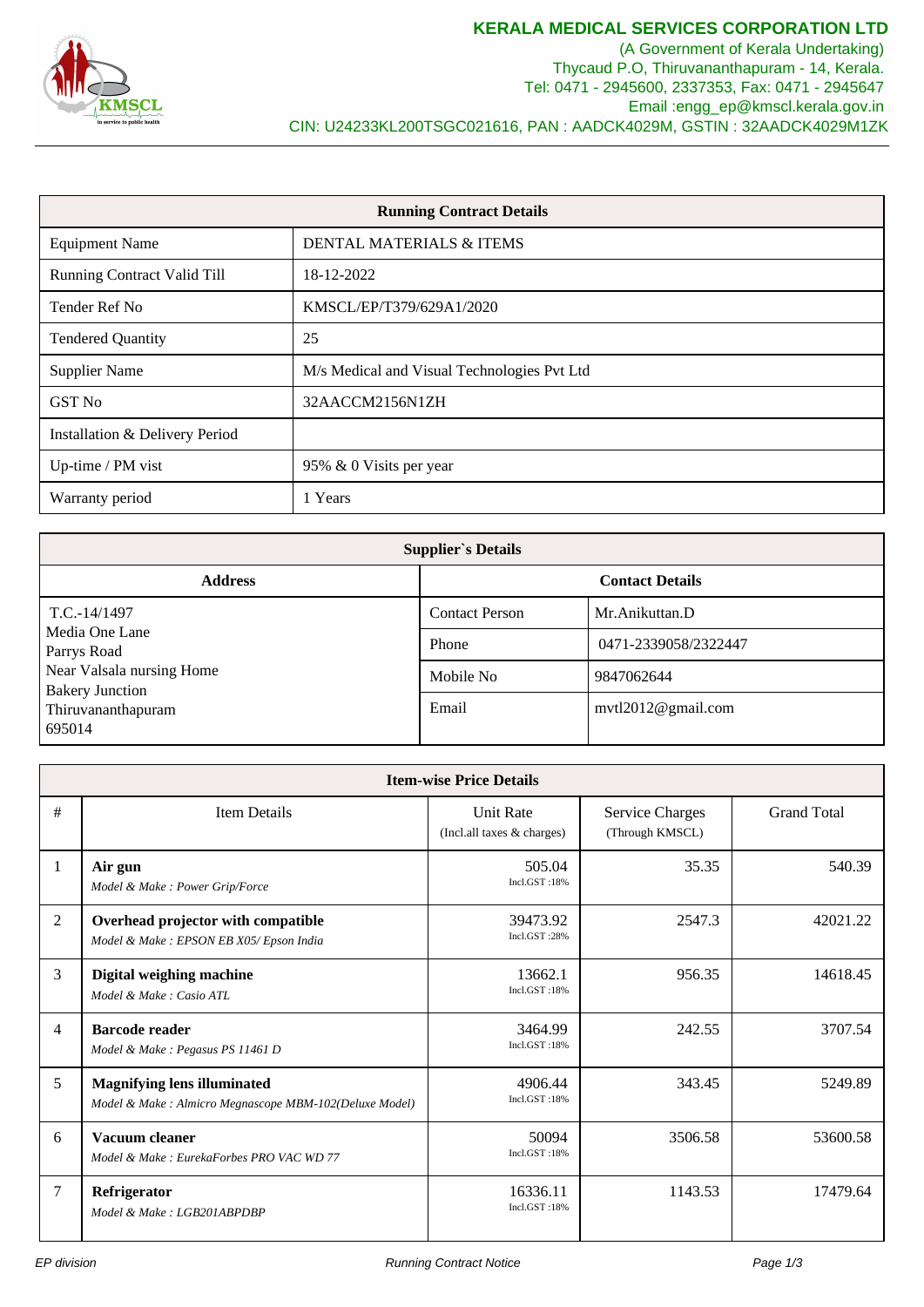| <b>Item-wise Price Details</b> |                                                   |                        |         |           |
|--------------------------------|---------------------------------------------------|------------------------|---------|-----------|
| 8                              | <b>Induction heater</b><br>Model & Make: Prestige | 3960.2<br>Incl.GST:18% | 277.21  | 4237.41   |
|                                |                                                   | 132402.8               | 9052.32 | 141455.12 |

## **Other terms & conditions**

1. The supplier shall execute an agreement with the purchaser as per tender conditions (agreement format is given in the tender document).

2. The supplier shall submit performance security amounting to 5% of the value of the supply order.

3. The labour & comprehensive charges of equipment after the completion of warranty period is finalized by KMSCL as mentioned above.

4. Since discount rate is not applicable for equipment under Running Contract of KMSCL, purchase/supply order can be issued directly to supplier at the given rate with tax & other charges (exclusive of KMSCL service charges).

5. If purchase/supply order is issued directly to the supplier, KMSCL service charge need not be paid. But the copy of the said order may be forwarded to KMSCL for information.

## **Technical Specification**

 **Equipment :Air gun Sl. No. Item Name Specifications**

|         | Air gun                                                        | Metal nozzle.                                                          |
|---------|----------------------------------------------------------------|------------------------------------------------------------------------|
|         |                                                                | Connection to flexible hose.                                           |
|         | <b>Equipment: Overhead projector with compatible</b>           | Press-type lever to release air.                                       |
|         | Sl. No. Item Name                                              | <b>Specifications</b>                                                  |
|         |                                                                |                                                                        |
|         |                                                                |                                                                        |
| 1       | Over head projector with compatible screen.                    | 3LCD Technology,                                                       |
|         |                                                                | RGB liquid crystal shutter.                                            |
|         |                                                                | LCD Panel 0.55 inch with MLA (D10). Color light output 3300<br>lumens. |
|         |                                                                | Resolution XGA, 1024 x 768, 4:3.                                       |
| Sl. No. | <b>Equipment: Digital weighing machine</b><br><b>Item Name</b> | <b>Specifications</b>                                                  |